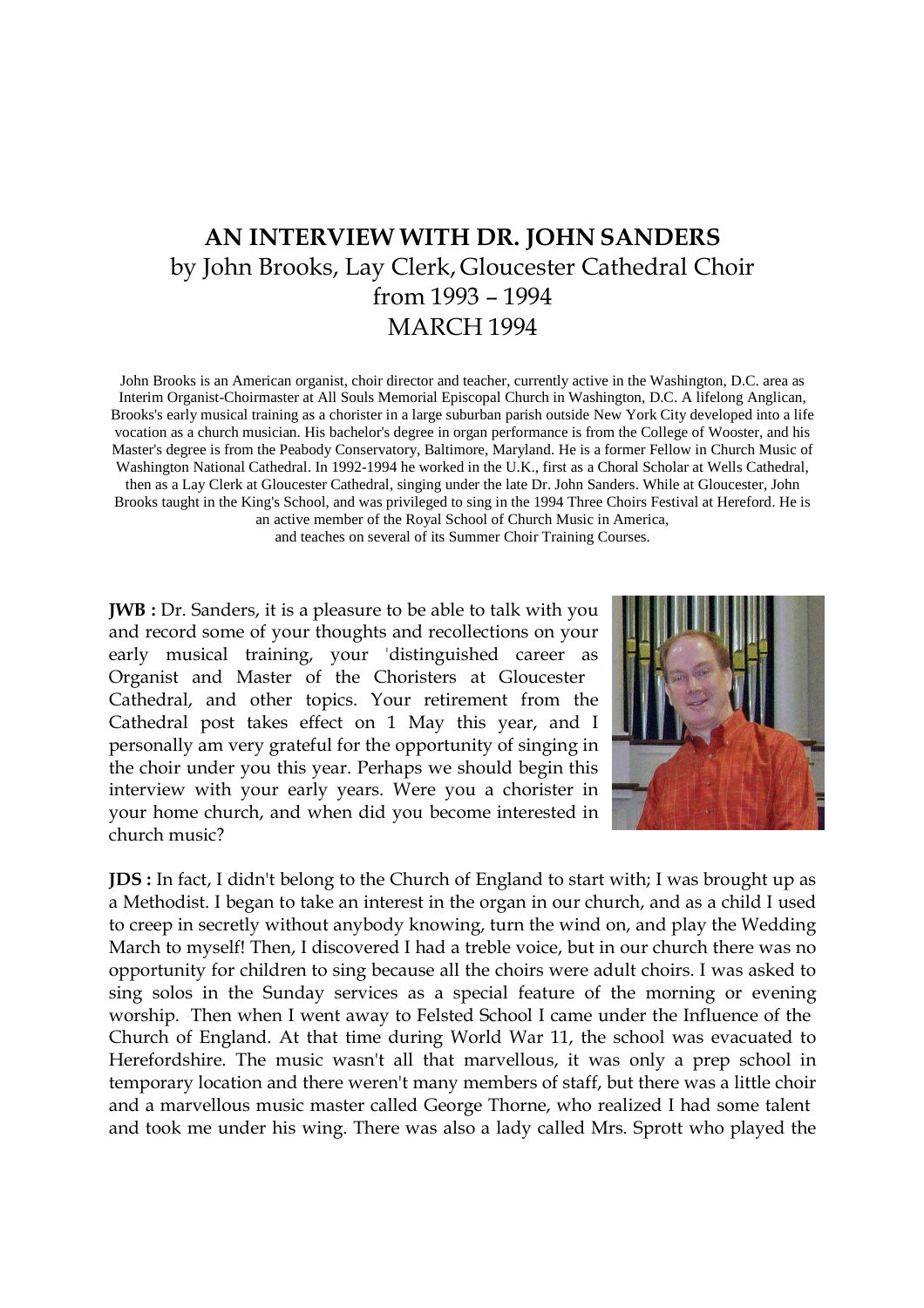organ, only she didn't play it properly as she didn't play the pedals! She encouraged me as well, so I began to learn the organ (without pedals!) and eventually started to play the hymn for school services. When the war ended and we came back to Essex where Felsted had its proper buildings, a chapel and organ, I had my first formal lessons there with Miss Joan Wake Cleveland. She was quite a character, and had connections with Gloucester and my predecessor, Herbert Sumsion. In the early days the cathedral choristers often came from poorer homes and the only way they got a Summer holiday was for the choirmaster to take them away camping. Miss Cleveland used to live near the farm in Somerset where Dr. Sumsion took the boys, so I knew about him and Gloucester early on. Later on, I became a pupil of Peter Goodman, who was on the school staff and subsequently became the City Organist for Hull and in fact quite a distinguished recitalist. His son Roy is now quite a well-known conductor, of the Hanover Band and the Brandenburg Consort. He was famous as the boy who sang the top C's in the first King's College recording of the Allegri *Miserere* under David Willcocks.

Perhaps I ought to add that my family had been hearing about King's before I went away to school. I was at a primary school in Westcliff-on-Sea in Essex where we lived, and the lady who ran it was a Mrs. Carrington, whose son and grandson, Simon, became choral scholars at King's. And of course the grandson went on to become one of the founding members of The King's Singers .

So we were hearing an awful lot about King's then, and were encouraged to listen to the broadcasts of the Christmas Eve Service of Lessons and Carols during the war; the choir at that time was directed by Harold Darke as Boris Ord was away in the Forces. I listened to these wonderful broadcasts and that was another thing which got me interested in the English choral tradition. So, having had a Methodist background, I was introduced to the Church of England at Felsted, was confirmed, and then my interest in church music really developed .

George Thorne encouraged me to try for a scholarship at the Royal College of Music, which I did, and was fortunately successful. So I left school at sixteen, having done the equivalent of A-levels, and went to the RCM for two years.

I studied the organ with Dr .John Dykes Bower, the Organist of St. Paul's Cathedral, and piano with Edwin Benbow, and had harmony lessons with William Lloyd-Webber, the father of the two distinguished boys, Julian the cellist, and Andrew, who has written all these wonderful musicals *Cats, Phantom of the Opera*, and the Requiem and so on. After the RCM I thought I really ought to try to go to University, so I started trying for organ scholarships at Cambridge.

I was successful, I think on my third attempt, to get the Organ Scholar place at Gonville and Caius College. When I wanted to leave the RCM, the Registrar said, "What do you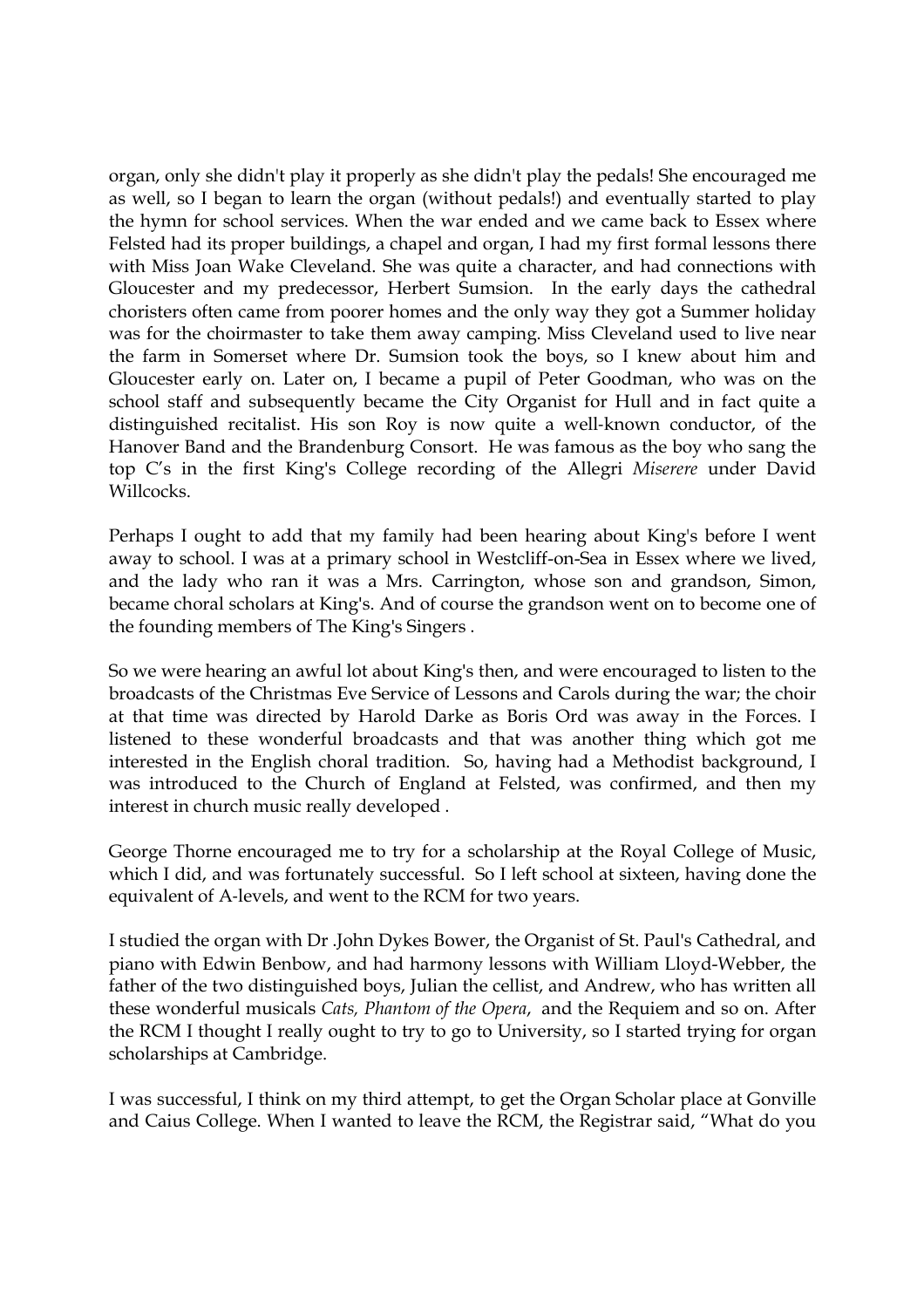want to go to Cambridge for?"

I said, "To get some background," and he said, "You can get that by sitting in the cafes in Paris!"

 Anyway, I didn't take his advice, and took the ordinary B.A. degree in Music, then stayed the fourth year to do the Bachelor of Music. During my time at Caius, the Director of Music was Patrick Hadley, who is of course well-known as the composer of the anthem *My Beloved Spake* and the lovely Christmas carol *I Sing of a Maiden* for treble voices. He was a great character! He had a wooden leg, was rather too fond of the bottle, and a lot of people thought he was a bit of an old buffer but, as I say, he was a real character. I had composition lessons from him and found him very helpful. His contemporaries were people like Warlock and E.J. Moeran.

In Chapel, I took a lot of the responsibility for running the music, and we had a malevoice

choir of alto, tenor and bass Choral Exhibitioners, so I got quite an insight into men'svoice repertoire. I conducted the Cambridge University Musical Society Second Orchestra which gave me some orchestral conducting experience, and directed madrigal groups and so on. It was a marvellous time, and obviously one had King's and John's where one could go and hear the choirs, but I was so wrapped up in what I was doing at Caius that I seldom got to those places!

**JWB** : Who were some of your other mentors then?

**JDS :** Well, there was Thurston Dart, who was of course the great authority on early music then, and Hubert Middleton, who was a disillusioned man. He thought he should have been Professor of Music at Cambridge but they appointed Hadley instead! I continued having organ lessons with John Dykes Bower in London, but in fact I found I was my own mentor. We all did an awful lot on our own. We had a Gilbert and Sullivan society in College and used to put on concert performances of the operas, with orchestra - which I conducted. So really it was what you did yourself that counted.

**JWB :** So in a sense, those years were a practical ''hands-on ''experience .

**JDS :** - Oh yes, absolutely. People complain these days that university courses are getting too academic. Maybe they are, but in those days certainly the music course was really quite practically-based, and really did prepare you for a practical job in music.

**JWB :** What was Dr .Dykes Bower like as a teacher, and what was the St Paul's choir like at this time?

**JDS :** Dykes Bower was a very good teacher. The main thing he taught me was rhythm.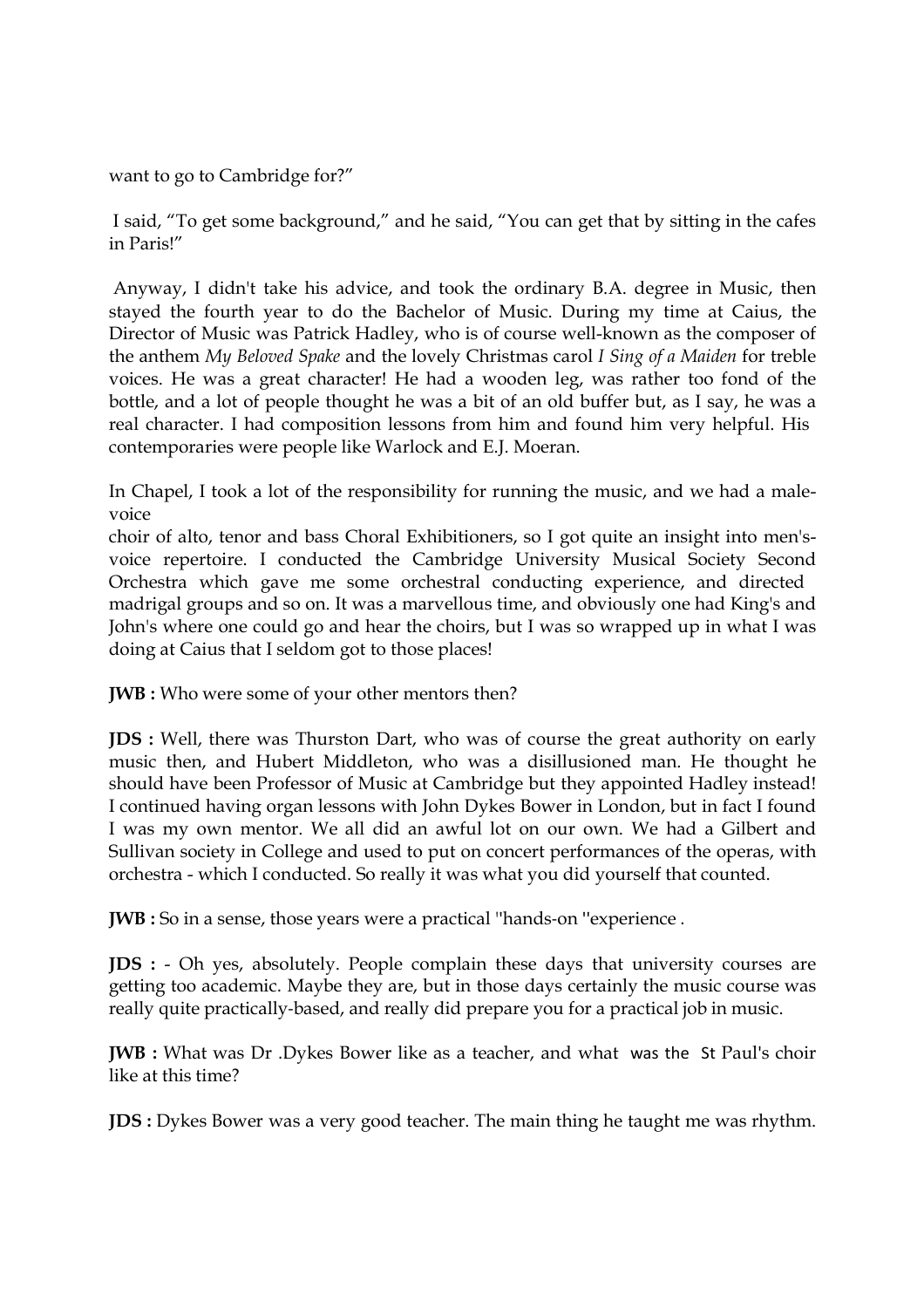He set a very good example and you very seldom heard him play a wrong note. He was what you might call a fine intuitive musician and organist. I don't know that he was a "great"choir-trainer, and I really only heard the St .Paul's choir once or twice during that time. There was a remarkable alto there - Alfred Deller. Richard Latham, who ran the choir-training class at the RCM, used to describe the choir as "sounding like counterpoint with a cantus firmus by Alfred Deller." Whether that was an accurate reflection of what it was like I don't know !

**JWB** : Who were some of the other students in your year at Cambridge who went on into careers in music?

**JDS :** Well, I think most of them went into schoolteaching, and I don't think many of them are particularly well-known! Christopher Bishop, who was a year junior to me, started off as a schoolmaster, then was the International Recording Manager for Decca Records. When Sir Adrian Boult made any recordings, Christopher was his right-hand man. Then he went on to be Manager of, I think, the Philharmonia Orchestra, then the Scottish National Orchestra, and is now retired. There was another chap in my college called Peter Hemmings, who has had a remarkable career. He distinguished himself as Manager of Scottish Opera and really got it on the road, then he went out to Sydney as Director of the Sydney Opera House, and is now Director of the Los Angeles Opera in California .

**JWB** : He is certainly a very well-known figure in the opera world.

**JDS :** There were organ scholars at King's, like Hugh McLean who became well-known, and I'm sure, if I thought very hard, I could think of others ! Roger Norrington was at Clare College at the time, and used to play in my Gilbert and Sullivan orchestra, although he probably wouldn't like to be reminded of that these days !

**JWB :** You were required to do military service from 1956 to 1958. What musical opportunities were there for you in Germany then?

**JDS :** We all had to do National Service in those days, so, having done my degree at Cambridge, I was called up and went into the Royal Artillery, with a posting to the Delmenhorst Garrison near Bremen. The Commanding Officer there, Col .Warren, was a music fanatic and ran a choral society which he said I'd got to conduct. If anybody didn't turn up to rehearsal, such as the Quartermaster, the C.O. would be on the phone the next morning saying, "Where were you? "

It was quite a good thing as it gave me more conducting experience. We tried to start up a little garrison choir for the Sunday services but it fizzled out. The great thing about being in Germany was that I was able to go to the opera a lot, and of course every town had its own opera house. I got to the Bayreuth Festival, the Salzburg Festival, and there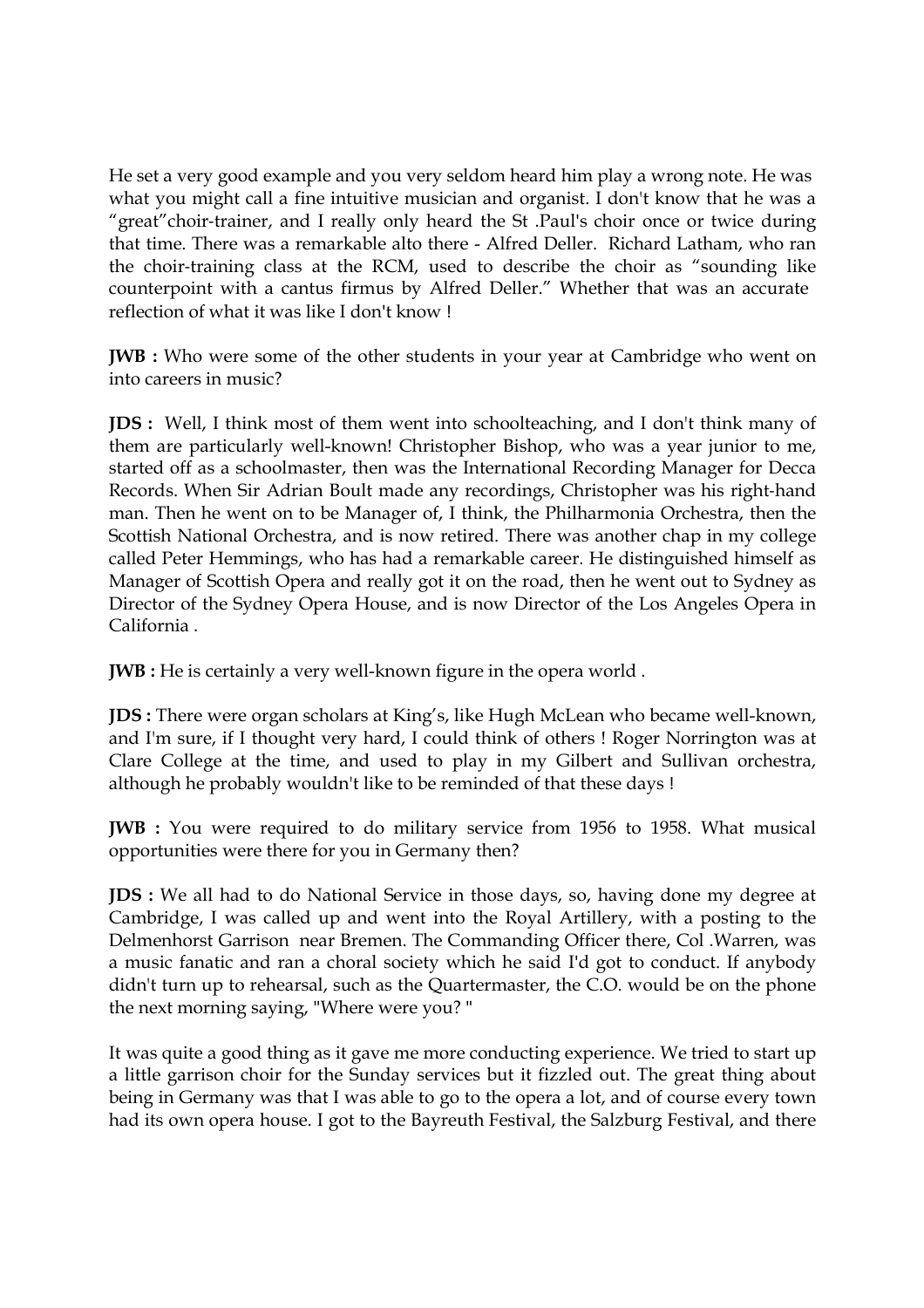were lots of concerts as well. It wasn't a wasted period at all, and in fact when the time came to look for a job back in England, I had been able to keep up my music so I wasn't too out-of-practice when I came for my interview at Gloucester.

**JWB :** You were appointed Assistant Organist at Gloucester Cathedral and Director of Music at The King's School in 1958. What was it like working under Herbert Sumsion?

**JDS :** It was a marvellous opportunity because of all the aspects of the job; not only the school music but the Three Choirs Festival as well. I had quite a lot to do because Dr. Sumsion always used to leave the Friday and Saturday Evensongs to me, and also I became conductor of the St .Cecilia Singers which Donald Hunt had started up some years before when he was Assistant Organist.

We did concerts with orchestra with this group, but mostly the repertoire was of unaccompanied music, and we did try to specialize in modern music if possible. Very soon after Britten wrote his Missa Brevis we did that, and we did his Flower Songs and broadcast them on the BBC. In a way, although one learned from Sumsion, it was what you did yourself all the time that gave you the experience.

**JWB :** What repertoire did the Cathedral choir sing?

**JDS :** The choir did a lot of eighteenth-century stuff, a lot of Edwardian stuff, very little modern music, and a reasonable amount of sixteenth-century music. There were I remember, some quite ancient Lay Clerks, and I don't think many demands were made on them as far as repertoire was concerned! Various Assistants used to suggest things from time to time, particularly Donald Hunt and my immediate predecessor, Wallace Ross.

Music which had to be learned for the Three Choirs Festival was often taken into the regular repertoire, and both David Willcocks, who was at Worcester around that time, and Meredith Davies at Hereford introduced a lot of new music.

**JWB :** What was the choir's daily schedule? Was there still a daily Sung Matins for instance?

**JDS :** No, Matins had been abandoned by then, but when I left Gloucester in 1963 to go to Chester Cathedral, they were still singing Matins there twice a week. At Gloucester, the only weekday morning services were the boys-only Sung Eucharists on saints' days. The full choir sang Evensong every day except Thursday and, on Sundays, Matins was sung except on the first Sunday in the month when we had the Sung Eucharist.

**JWB** : How much actual training of the choristers did you do?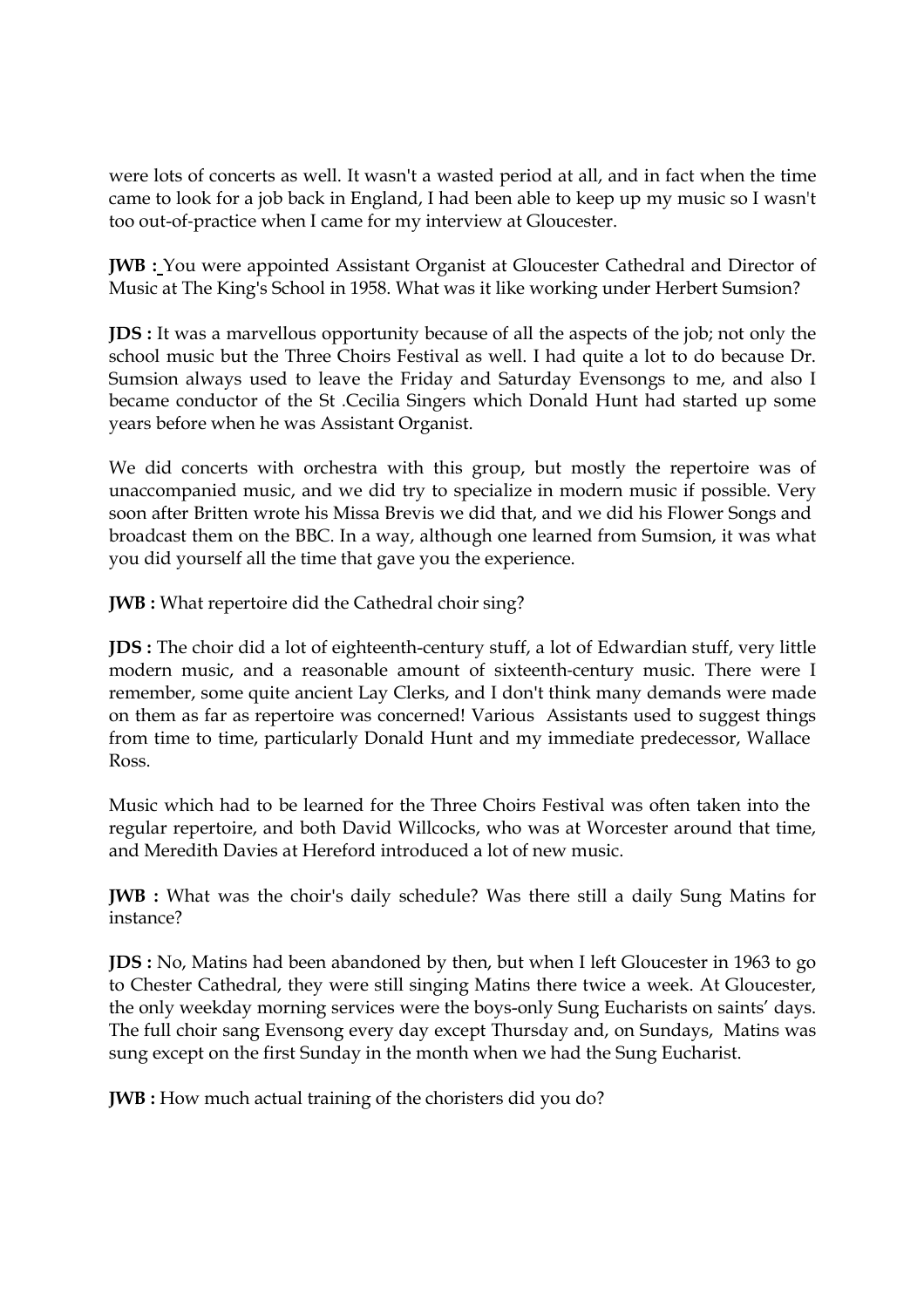**JDS :** Well, I used to take the Probationers for a practice twice a week, and I was responsible for one of the morning practices with the full treble section, but Dr. Sumsion was away quite a lot so I often found myself in charge.

**JWB :** Was Sumsion composing much at this time?

**JDS :** No. The only things I remember him composing during the five years I was his assistant were the Magnificat and Nunc Dimittis in A and a Harvest anthem *Fear Not, 0 Land*. He had done his famous pieces like the Evening Service in G Major, the Te Deum in G and the Benedicite in B-flat before I arrived on the scene. It was only after he retired that a great flowering of composition happened.

**JWB** : Were the choristers always local boys?

**JDS :** Yes. King's was always a day school. Nowadays the boys are brought to the Cathedral in their cars, but when I first arrived they were all from within the city and came on their bikes, which they kept in the Cloisters during practices. It was unusual if a boy came from outside the city, as many do today. They were fairly average town boys – some were more academic, but generally they were rather slow-learning !

**JWB :** In 1963 you were appointed Organist and Master of the Choristers of Chester Cathedral, and Artistic Director of the Chester Festival. What are your memories of those years until your return to Gloucester in 1967?

**JDS :** Well, I would say that God didn't have as much money in Chester as he had in Gloucester. I didn't start off as Director of the Chester Festival, but actually was responsible for reviving it. There was a festival of mystery plays, but in fact the Chester Musical Festival had stopped at the end of the 19th century. I got it going again with the help of David Laing, who was Manager of the London Mozart Players at the time. We got him appointed Festival Administrator, and in fact the last big thing I did before returning to Gloucester was the Chester Music Festival, and it's still going. Now, the Cathedral choir was, well, difficult ! The boys did their best, but it was not easy. The Lay clerks all had houses around the Cathedral Green, courtesy of the Dean and Chapter, so you couldn't say," Well, perhaps it's time you retired," because you'd be throwing the chap out of his house too! I couldn't see much possibility of change actually, so when the opportunity came to come back to Gloucester I was quite glad in a way, because I felt artistically, the choir was in a bit of a strait-jacket!

**JWB** : The Chester Miracle Plays are of course famous, and the lovely plainsong-style carol *Qui Creavit Coelum*, or *Carol of the Nuns of Chester* is well-known to choirs, in various arrangements. Are there any snippets of original Sanders incidental music for the plays, or anthems?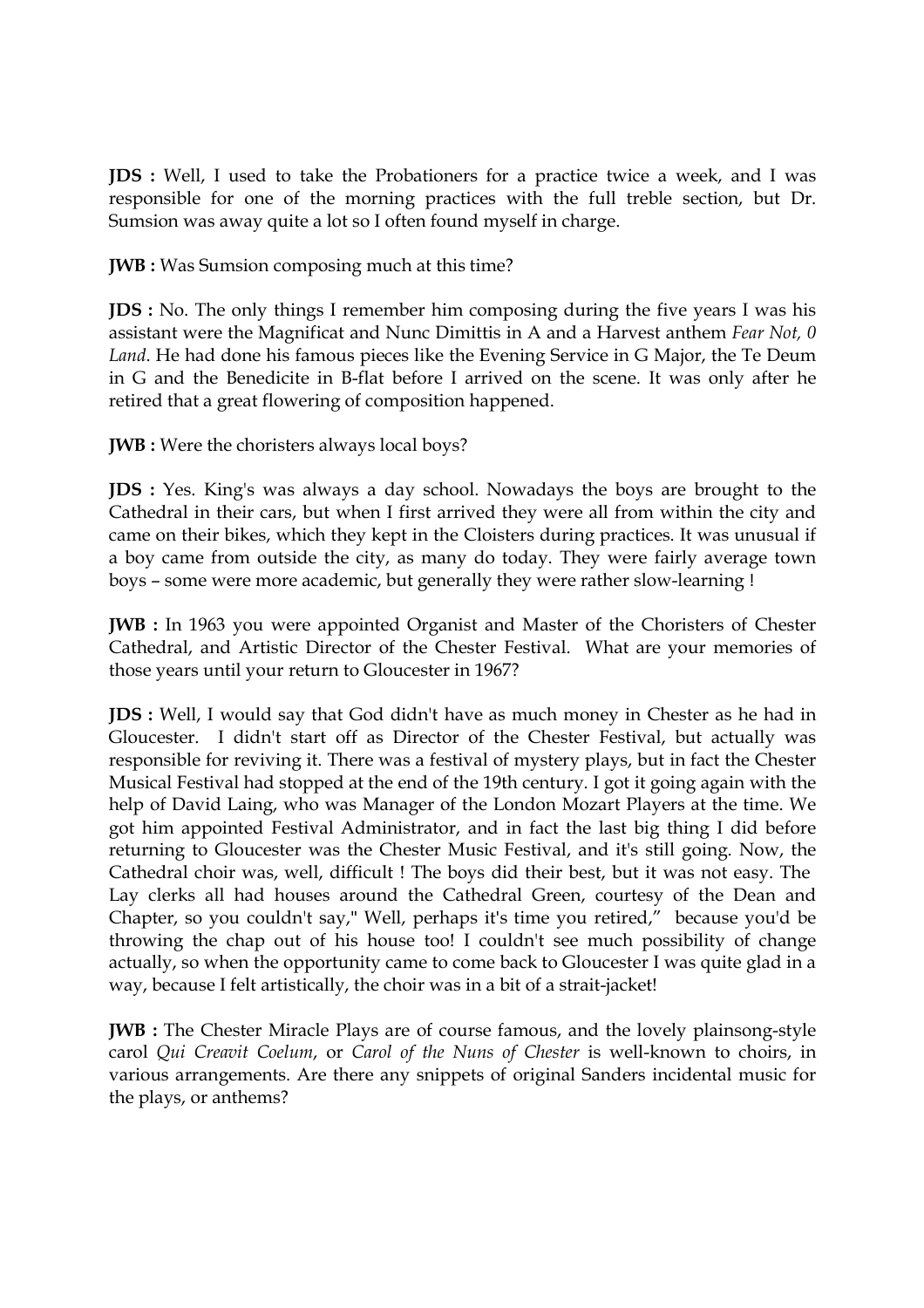**JDS** : Not really! I did write the odd thing in Chester, but it wasn't really a composing time for me. We combined the music festival with the miracle plays and made a big thing out of it, but I don't think they do that now. The main thing about Chester was that I met my wife, Janet, there. Her father was the chairman of the Chester Choral Society and when I took that over I noticed that there was a young soprano who was watching the beat perhaps more carefully than the others! I was quite glad to come back south to Gloucester. I think once you've had a taste of Gloucestershire you always look on it as home.

**JWB** : During your time away, various changes had been set in motion concerning the Gloucester choir. How did you find standards on your return?

**JDS :** Very much better than when I had been Assistant! I think this was due to Seiriol Evans, a very musical Dean. He'd seen that something had got to be done about the choir and was responsible for getting in the first Choral Scholar-type singer in the bass section, in the shape of Barrie Thompson, when I was still Assistant. Michael Gillions, who had been a Choral Scholar at Christ Church, Oxford, was appointed to the tenor section, and later they replaced an old alto which improved things. Soon after I came back we had to find another new bass, which resulted in Bill Armiger coming in. Obviously too, we had to get the boys right and, honestly, I can't say that I was able to make much impression on them for the first three or four years. Gradually, the stature of the school rose, and we began getting brighter boys on entry.

Things also began to improve in 1971 when the old organ was rebuilt into a much more "singer-friendly" instrument than the old Harrison, which had a thick, opaque sound. The choir responded to the singing tone of the instrument, voiced on lighter wind pressures, so I think I'd point to that time when the choir began to improve noticeably. Also, in 1975 we took the choir to the South of France, and they really began to find their confidence then. I think ever since, one can say, hopefully, that they've gone on from strength to strength. But obviously, the quality goes up and down from year to year, depending on the material available!

**JWB :** Gloucester Cathedral has a particularly flattering acoustic for voices, although it is very reverberant. Do you feel acoustics plays a major role in the forming of a choir "sound"?

**JDS :** Yes I do indeed. A choir will naturally sing in a way which suits the building best. This building does have a "big" sound, but it's a kind resonance to voices. I have tried to get the boys to sing in an open, natural way, to complement the building's sound.

**JWB** : I know there are many church musicians who would be interested in your reminiscences about your involvement in the Three Choirs Festival, its personalities, and so on.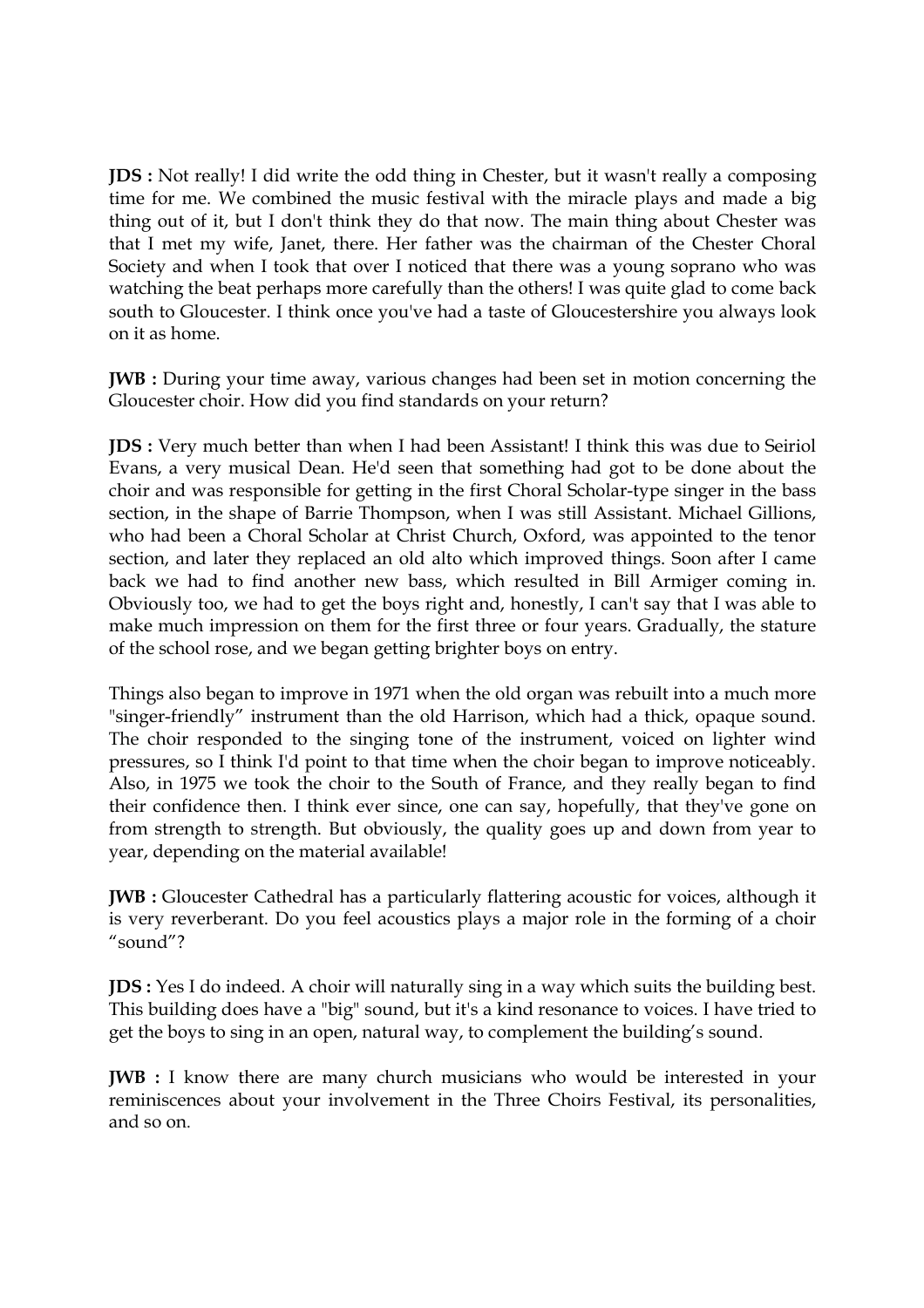**JDS :** Yes, of course. Well, obviously the Three Choirs Festival is a great tradition and one is conscious of Elgar looking over one's shoulder, as well as Howells, Finzi, Vaughan Williams and people like that. By the time I got to Gloucester the Festival had lost a "father figure" really, in Vaughan Williams, who died in 1958, and people like Britten didn't take any interest in it.

Adrian Boult was prepared to take an interest though, and in my first Gloucester Festival as Director, I did get him to come down and conduct, Parry's *Symphonic Variations* I think it was. I think it's very important for the Festival to have a fatherfigure, and after Boult I suppose it was Charles Groves who took quite an interest. But of course he's dead now too, so we're lacking that kind of figurehead again.

I suppose the most notable episode which sticks in my memory was when we came to the 250th Festival here in Gloucester in 1977, when we commissioned Malcolm Williamson to write his *Mass of Christ the King*. Well, he didn't finish it on time and there was this big shemozzle with bits of manuscript arriving daily and him expecting us to do it! In the end we did half of it, and the complete performance came the next year in London, in Westminster Cathedral, with Charles Groves conducting and with the Festival Chorus .

**JWB** : What is your opinion, by the way, on the commissioning of new works?

**JDS :** This commissioning,business is very dicey because you never know what you're going to get and whether it's going to be finished! I think my first effort at commissioning was with Alun Hoddinott, in perhaps my second Festival about 1971, when we got him to write a work called *The Tree of Life*. Every Sunday he would drive down from Cardiff at about eight o'clock in the morning, with about ten more sheets of manuscript which he'd just finished, and when things were getting a bit desperate he'd add a bottle of champagne just to keep things sweet!

Actually, I think one thing festivals can do is to arrange for second performances of deserving works, or do repeat performances in succeeding years. We did the Williamson piece at Three Choirs in this way, as well as Gerard Schurmann's *Piers Plowman*, for instance.

**JWB :** Was Herbert Howells involved much in the Gloucester Festivals during your years here?

**JDS :** He did come to the Festivals as a visitor, not regularly, but several times off and on. We did involve him a bit in 1977, and he wrote a special Fanfare to immediately precede Elgar's arrangement of the National Anthem. We did his *Hymnus Paradisi* in that Festival and he came to the performance and was very moved, I remember. He went to the Worcester and Hereford Festivals as well, but he was getting to be a very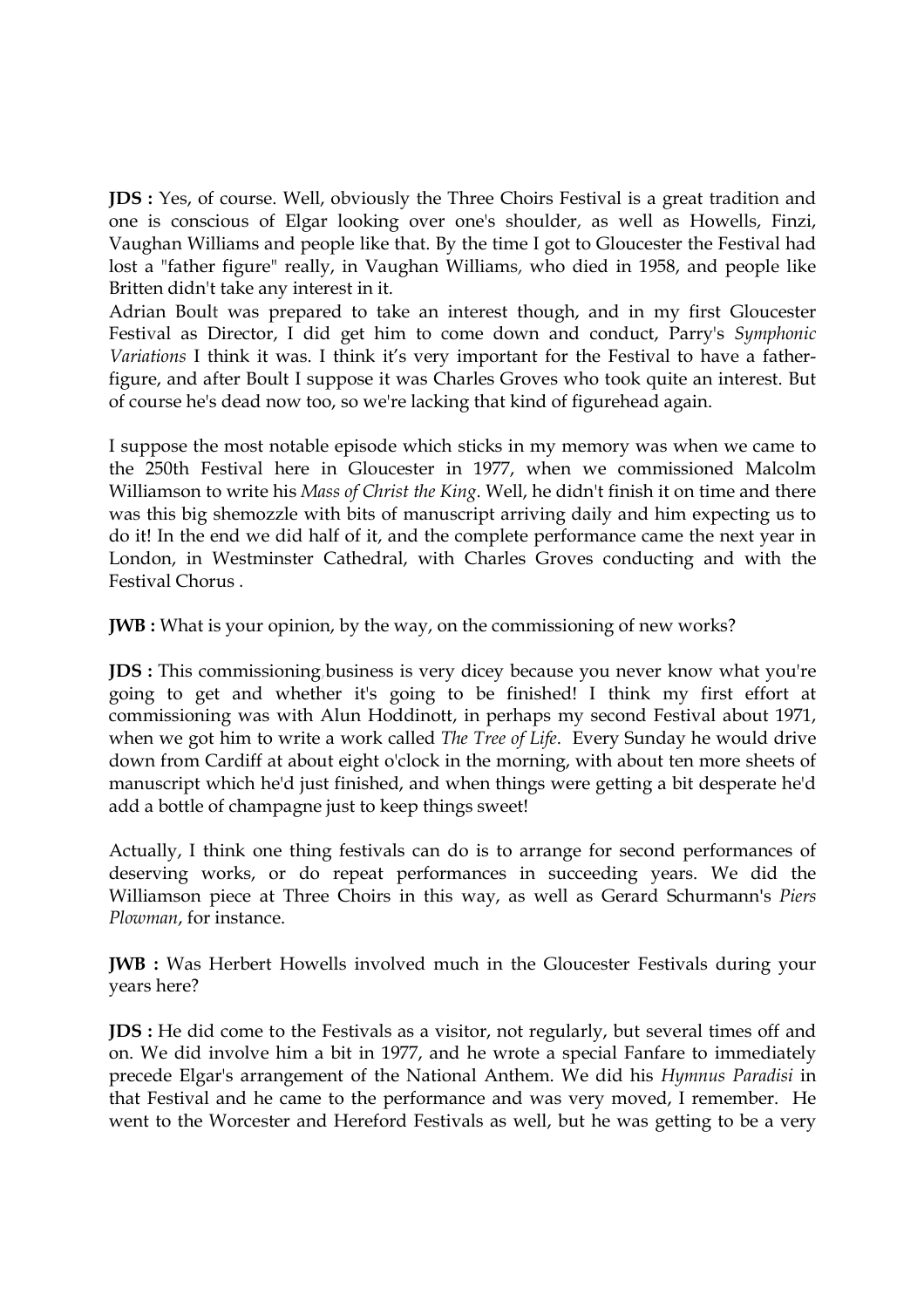old man by then, so we didn't involve him very much. He was always hovering around in spirit though, if not in person!

**JWB :** Talking about Howells one is always reminded of the magnificent settings of the evening canticles which he wrote for several cathedral and collegiate choral foundations. What are some of your insights into the *Gloucester Service*?

**JDS :** Well, I think it's one of the finest; I would couple it with the *St. Paul's Service* and the one for King's College Cambridge, as examples of his best work. Now, Howells was obviously influenced by the buildings for which he was writing, and at Gloucester we have this unique" echo, "or reverberation. At the beginning of the Magnificat on the second page where he intertwines the two treble parts, he's clearly exploiting this rather confused echo-y effect. H owells of course is notoriously difficult to sing. Apart from the actual notes, I think it's the phrasing and breathing which are the most difficult to cope with. I often think that in his later music particularly he treated the voices like organ pipes and just made them go on and on with nowhere to breathe! In the *Gloucester Service* you've got to fix individual breathing points very often, such as in that two-part treble section. It's a difficult piece: the notes are difficult, the rhythms are difficult, and it should only be attempted by a competent choir!

**JWB** : Was it the result of a commission or a specific request?

**JDS :** I don't think so. It was written in 1946 I believe. Having been born in Lydney just the other side of the Severn here, and having been an articled pupil of Brewer, Howells had a tremendous affection for this building, and I think he wrote the service because he just wanted to!

**JWB** : He used to comment on various settings having personal associations with buildings or people, so that would make sense.

**JDS :** That's right. With the *St. Paul's Service* for example, the building there is even more resonant than Gloucester, so the rate of harmonic change is governed by the acoustics. That phrase at the end of the Gloria in the *Gloucester Service*, where the choir sings "as it was in the beginning" and the boys soar up to that wonderful top A, is an example of Howells thinking of an arch of sound; he's obviously thinking of our vaulting and the Perpendicular arches in the Quire. It's impressionistic music, in the way that Debussy and Ravel sort of waft about without much form!

**JWB :** Moving on to your own interest in composition now, do you find it easier to write on commission, or perhaps to fill a musical need in the liturgy?

**JDS**: To be honest, I've always composed on request, really. In a busy life, much as one would like to compose for the fun of it, I've never really had the time to do that. The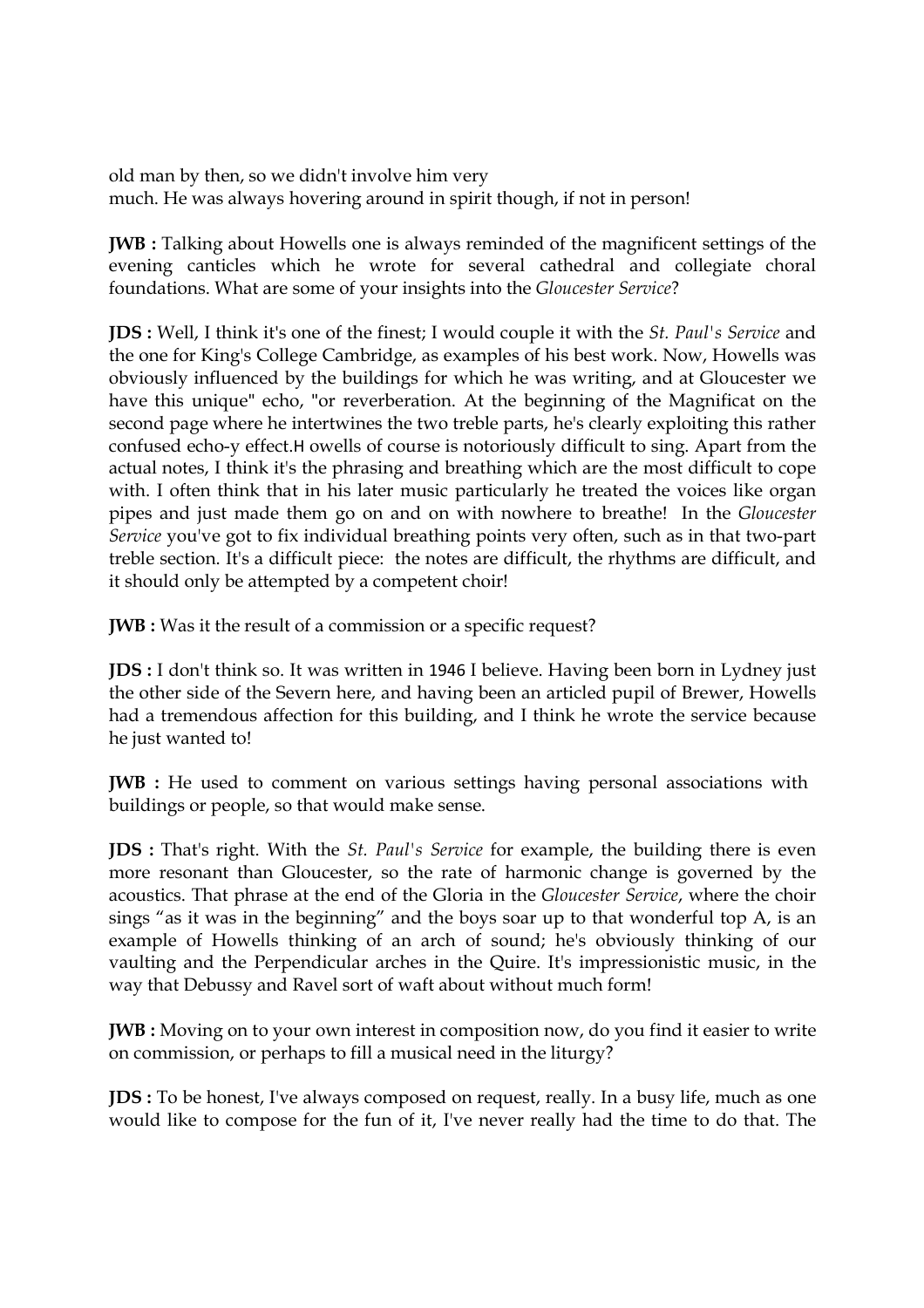impetus has usually come from somebody saying, "Can you write this for us?" as in the case of my *Reproaches*. Alan Dunstan, our former Precentor, wanted very much to use the new Holy Week services from the Alternative Service Book and asked if I could I do something with the Reproaches; I think it's resulted in one of my best pieces! The only thing is, I didn't like the modern translation, "My People." I liked "O My People," like "0 Vos Omnes," which I felt was much more expressive, so I inserted the "O!"

**JWB :** Did you have a period style in mind? The piece is so wonderfully chromatic and poignant that it reminds me of a latter-day Gesualdo!

**JDS :** I think, yes, Gesualdo was the person I had in mind! I rather like his shifting harmonic style. And again, this building! A lot of my music, like that of Sumsion and Howells, has been influenced by this building and acoustic.

**JWB :** Your Te Deum, written in 1960 for the Cheltenham Bach choir, is another striking piece, very extrovert in style, demanding for singers and organist, and with a sense of spaciousness. Were there any hidden influences here?

**JDS :** I suppose Britten might have been an influence, and in actual fact, although I didn't know it at the time, I seem to have quoted an arpeggio figure from Walton's Coronation Te Deum!

It was written with a big chorus in mind, and although we do it with the Cathedral choir, I sometimes feel a bit sorry for the altos and boys having to go up to top E-flats and B-flats! I think it is more effective with a bigger chorus really, and it has been orchestrated too.

**JWB :** You have written some lovely anthems and carol arrangements as well, which are ideal for any choir. Do you have a favourite piece amongst your music?

**JDS :** Well, my really favourite piece is a song cycle for soprano, clarinet and piano called *In Praise of Gloucestershire*. I think that, along with the *Reproaches*, is my best music. The anthems and unaccompanied pieces have a place in my affections as well, such as *My Beloved Spake* which, again, is very effective in this building.

**JWB** : What other secular works have you written?

**JDS :** I've got a commission to write a thirty-minute choral and orchestral piece for the Gloucester Choral Society, which is celebrating its 150th anniversary in 1995, to be based on Gloucestershire history, I don't quite know what to call it - I thought of "Glevum Scenes", Glevum being the Roman name for Gloucester. I've also written another song cycle, based on Painswick, which was commissioned last year by that town's Festival. It's a very historic place, what with Painswick Beacon, which probably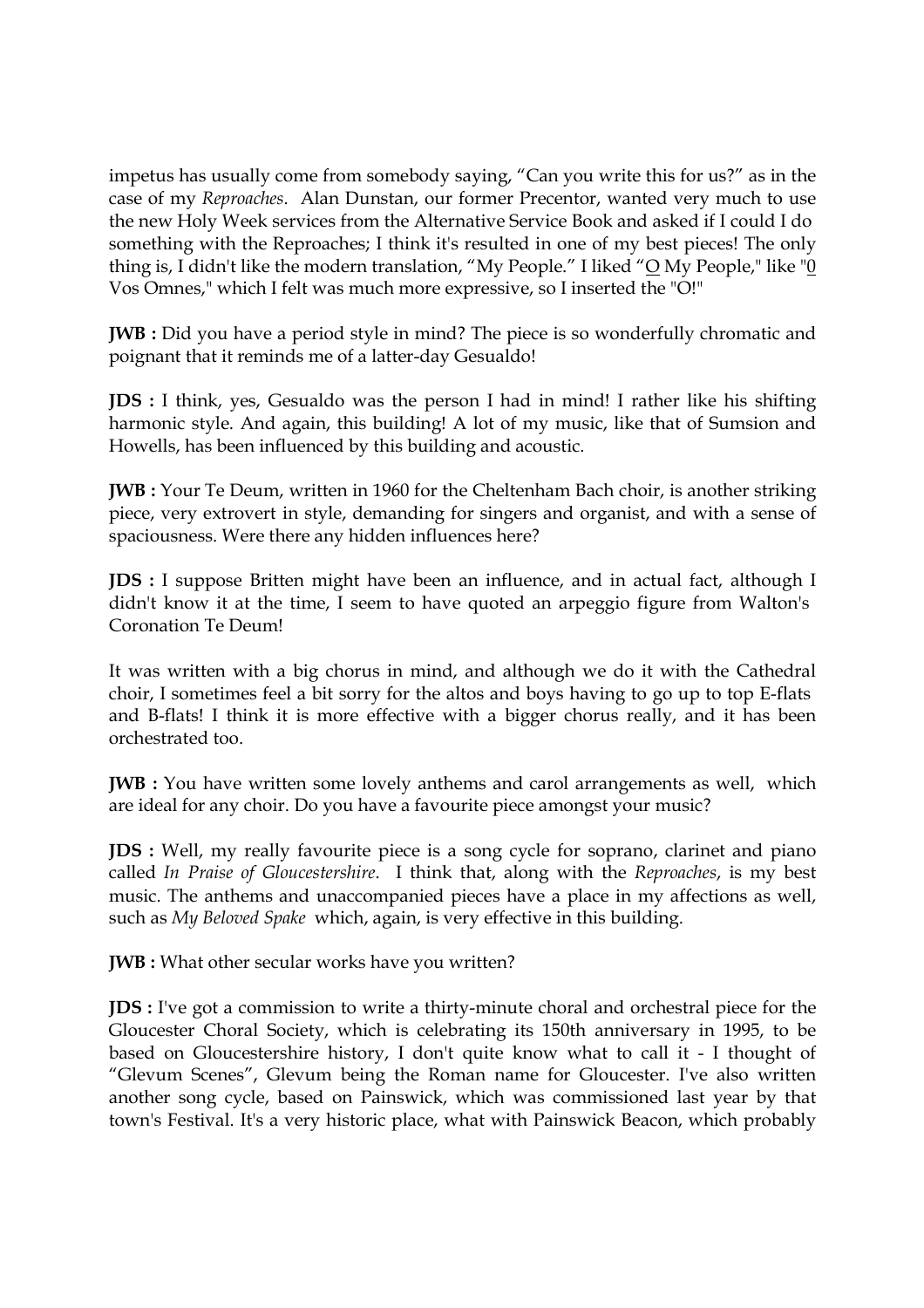had a Stone-Age settlement on it. And of course, it was a real "beacon" which, when the fires were lit, warned local people of impending invasions. The work is for baritone and piano, and seems to have been quite well received. I do say this, though: I find my inspiration most with sacred words, and in general I'm not much good at writing music without words!

**JWB** : Do you feel that the modern liturgical texts today are a help or a hindrance to composing service music?

**JDS :** Personally, I don't like the modern language services very much, as I don't think they fit the atmosphere and architectural symbolism of our great cathedrals. They would probably fit better in a more intimate setting in a parish church, but in a cathedral you've got to have a spacious liturgy and spacious language. Everything goes a bit slower, because of the space. Sometimes, I find using the modern words does provide fresh inspiration, and I'm not against using them, but I don't like them as much as the old words! In a way, the older words are much easier to set to music; some of the rhythms in the modern settings of the liturgy don't honestly lend themselves to music. Sometimes they are, well, too "chattery "and colloquial.

**JWB :** Who are some of the composers in England today who you think are saying important things musically in their works for the church?

**JDS :** Well, I think some who have died recently, unfortunately, like Kenneth Leighton. I think it's very difficult for a modern composer to write for the church because, well, church choirs aren't like the BBC Chorus! They're not used to, or happy, singing what you might call "ultra-modern" music. A composer like Leighton knows about the human voice and its limitations. Jonathan Harvey is another composer who has got something to say although he is pretty "out-and-out "sometimes! We did a thing of his at Three Choirs called *Ludus Amoris* and that was a bit over-the -top; it had a staged student demonstration in the middle of it ! I think his smaller anthems like *I Love the Lord* and other things he wrote in his "Winchester era" are effective, but you've got to have a jolly good choir to sing them! I think there's quite a vogue these days for the music of John Tavener. He's got something to say, although he often takes an awfully long time to say it ! His music strikes a chord with people today in its slow-moving, meditative approach, and I personally find that this strikes a chord with me. Composers have to take the limitations of the voice into account as I've said, and if they're writing for a cathedral choir, must realize the choir is already carrying a heavy daily load of music which has to be learned and sung. If you want to write things for the church you've got to write things which are, hopefully, fresh, but at the same time, not too demanding technically.

**JWB :** I'd like to return to the Three Choirs theme for a moment. During your years here at Gloucester Cathedral and with your colleagues Roy Massey at Hereford and Donald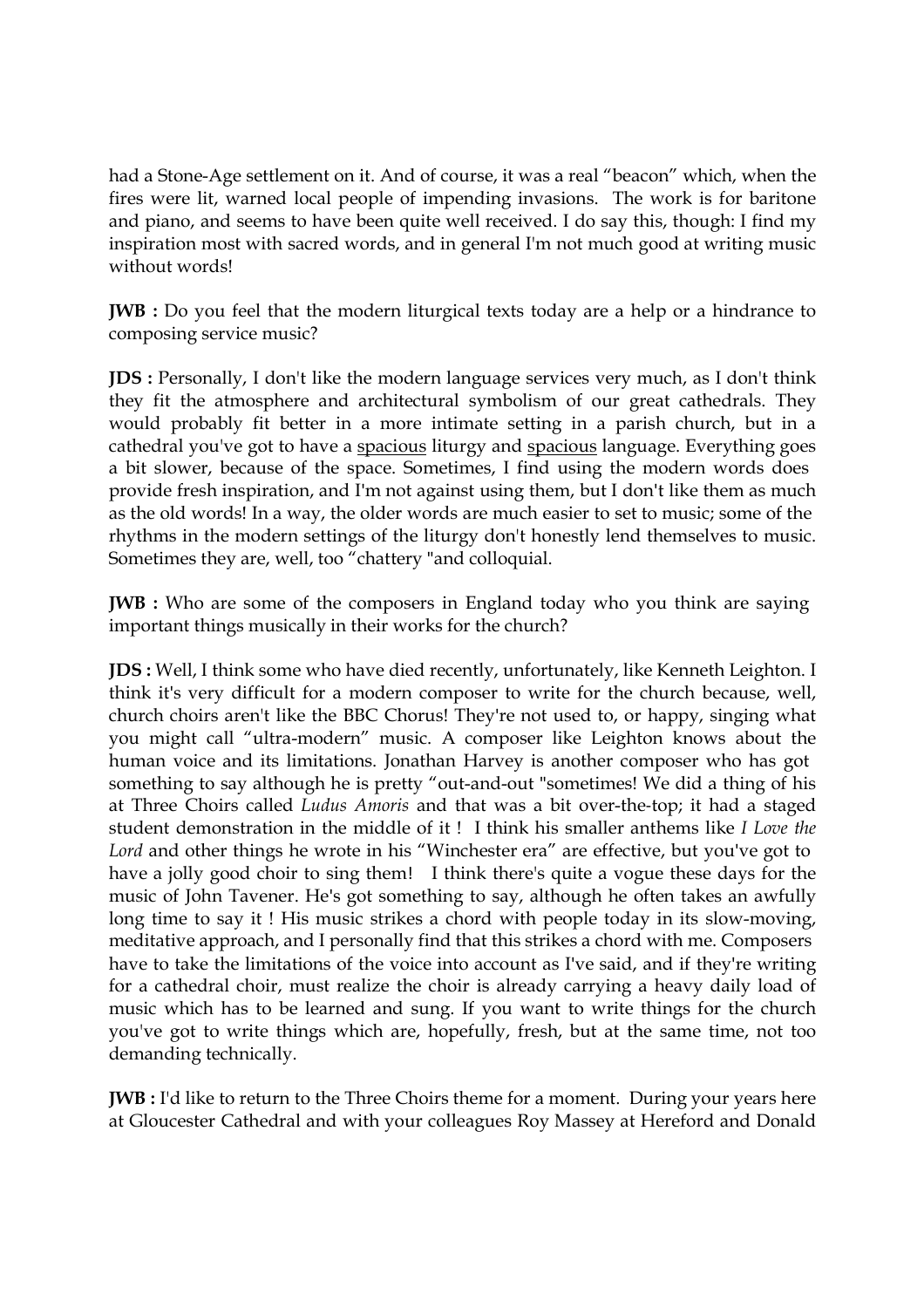Hunt at Worcester, you have maintained the Festival's honoured place in English music and introduced many significant new works to the choral repertoire. Lately there has been opinion voiced over the issue of the Festival bringing in an outside overall Artistic Director, rather than having each cathedral organist take charge musically, in ''his'' Festival year. What are your thoughts on this?

**JDS**: There seems to be a move these days in some quarters, to denigrate the abilities of the Cathedral organists of Gloucester, Worcester and Hereford to actually conduct "big" works in the Festival. If, as some people wish, an outside artistic director was appointed and the cathedral organists became only chorusmasters, then I think this would be a great loss to the Festival. For one thing, the organists wouldn't take the same interest in it, because all of them are capable of being more than chorusmasters and, secondly, you would take away some of the local "flavour". The great thing about the Three Choirs is that it springs up from the locality, and these days the *raison d*'*être* of the Festival is the performance of large and smaller-scale choral music, by the local choral societies and cathedral choirs. They don't bring in the Brighton Festival Chorus or the London Symphony Chorus like they do in other places, so the backbone of the Three Choirs is the great Festival Chorus of local people. Then, there is all the volunteer effort. There are the odd paid secretaries, but your Festival Secretaries, your Treasurer, and your Chairmen and so on, are all doing it for nothing. If you take away that local element, you take away the essence of the Festival. If you bring in a lot of outside help, you will alienate your

local people and lose local support.

**JWB** : I personally agree with you wholeheartedly. Certainly for many American church musicians and Anglophiles (and I am both!), the Three Choirs Festival has always been one of the cornerstones of the English choral tradition in its broadest sense, born and bred in the three counties and with the particular "flavour", as you say, of each cathedral and its history, musical associations, and resident area musicians .

**JDS :** Well, I think the locals quite like to see their local man "on the box", so to speak, conducting in his home cathedral. As long as he conducts things which are within his capabilities, then I think you're all right. If you have people with delusions of grandeur who "take on" things that are beyond them, then I think they should be criticized ! And remember, a cathedral organist can ask advice of anyone he chooses, and if he wants advice from an outside person, that's all well and good, and he can bring in guest conductors for the orchestral concerts. But I don't think overall direction should be imposed from outside. Another thing is the Festival's social aspect. It's been described as one of the friendliest of music festivals, where people in the audience actually talk to each other! Again, if you alienate the local support, you will lose that friendliness !

**JWB** : I know many feel as you do. It is a wonderful experience to attend the Festival and be drawn into its activities and ethos by the local people. Long may it flourish ! I